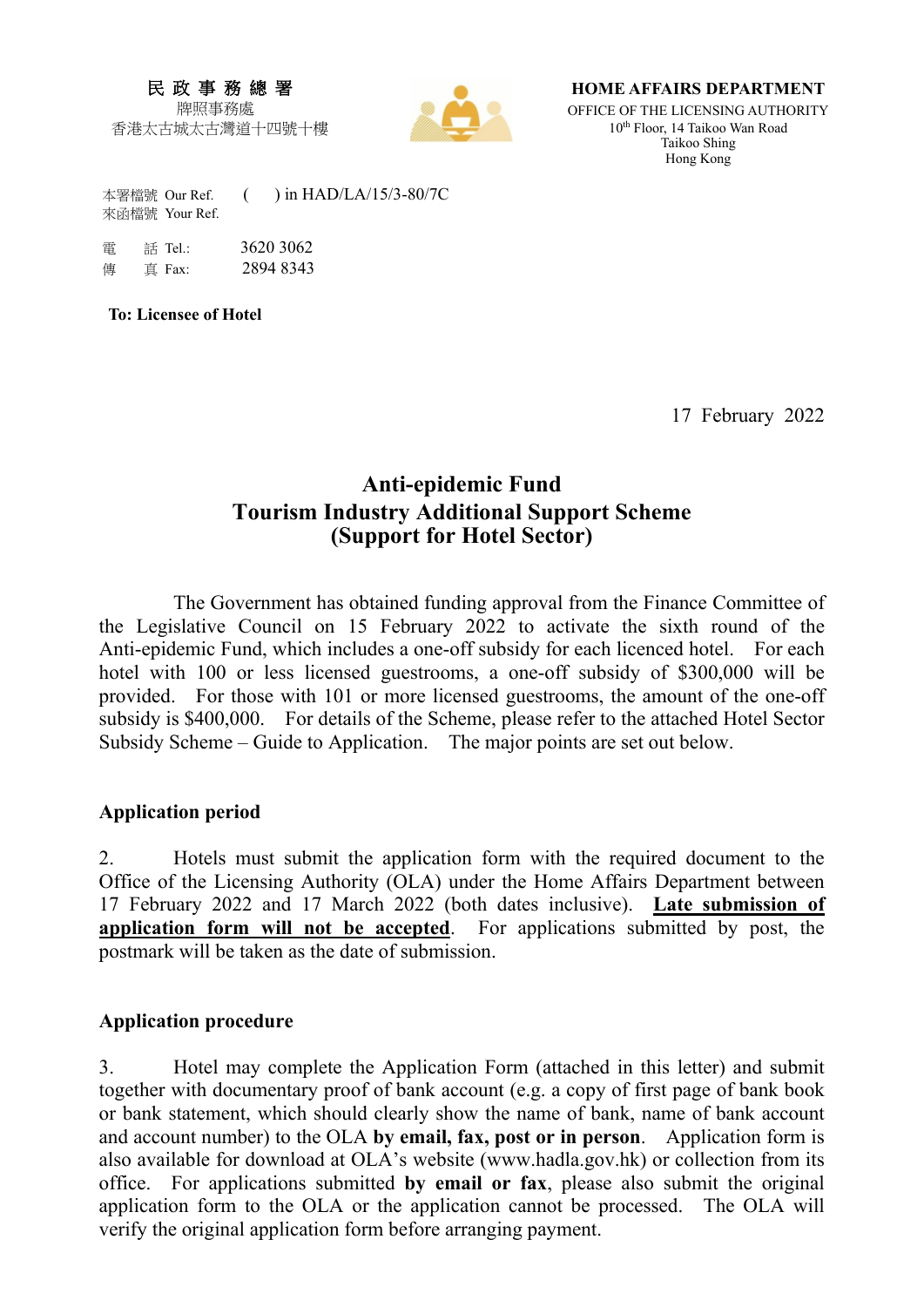4. The name of the hotel licence holder's bank account must tally with that in the hotel licence, otherwise the OLA may require supplementary information from the hotel licence holder for verification. If the hotel licence holder is unable to provide the required information, it will not be granted the subsidy.

### **Disbursement of subsidy**

5. The OLA will arrange to disburse the subsidy through direct transfer to the designated bank account of eligible hotel licence holders, and to inform them of such through letters/emails (if available).

### **Enquiry**

6. For enquiry, please contact the OLA:

| Email:                 | hssupportscheme@had.gov.hk                              |  |
|------------------------|---------------------------------------------------------|--|
| Telephone:   3620 3062 |                                                         |  |
| Fax:                   | 2894 8343                                               |  |
| Address:               | 10th Floor, 14 Taikoo Wan Road, Taikoo Shing, Hong Kong |  |

Yours sincerely,

(SIGNED) (Miss Grace CHIU) for Director of Home Affairs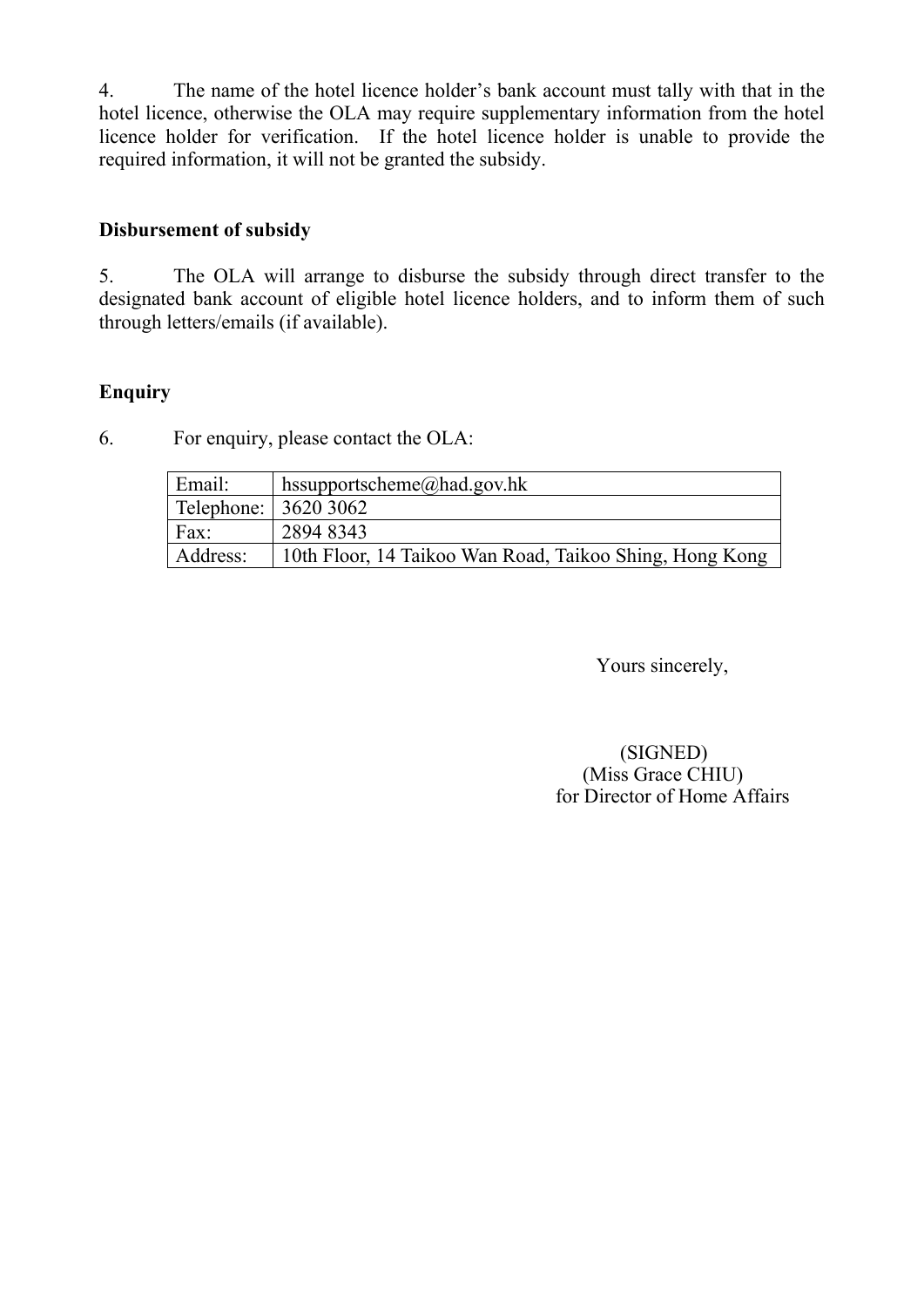## **Tourism Industry Additional Support Scheme (Support for Hotel Sector) Guide to Application (Application period: 17 February to 17 March 2022)**

#### **Introduction**

The Government has obtained funding approval from the Finance Committee of the Legislative Council on 15 February 2022 to activate the sixth round of the Anti-epidemic Fund, which includes a one-off subsidy for each licenced hotel. Each eligible hotel:

- (a) with 100 or less licensed guestrooms may receive a subsidy of \$300,000; and
- (b) with 101 or more licensed guestrooms may receive a subsidy of \$400,000.

## **Eligibility**

2. To be eligible for the subsidy, hotels must fulfil the following three criteria:

- (a) holding a valid hotel licence issued under the Hotel and Guesthouse Accommodation Ordinance (Cap. 349) as at 8 February 2022;
- (b) continuing to hold a valid hotel licence when the subsidy is disbursed to the concerned hotel by the Government; and
- (c) not being used as quarantine facilities en bloc on 8 February 2022 with rent fully paid by the Government.

## **Application Period and Procedures**

3. Each eligible hotel licence holder will have to submit a completed application form with the required document to the Office of the Licensing Authority (OLA) under the Home Affairs Department between 17 February and 17 March 2022 (both dates inclusive). **Late applications will not be accepted**. For applications submitted by post, the postmark date will be taken as the date of submission.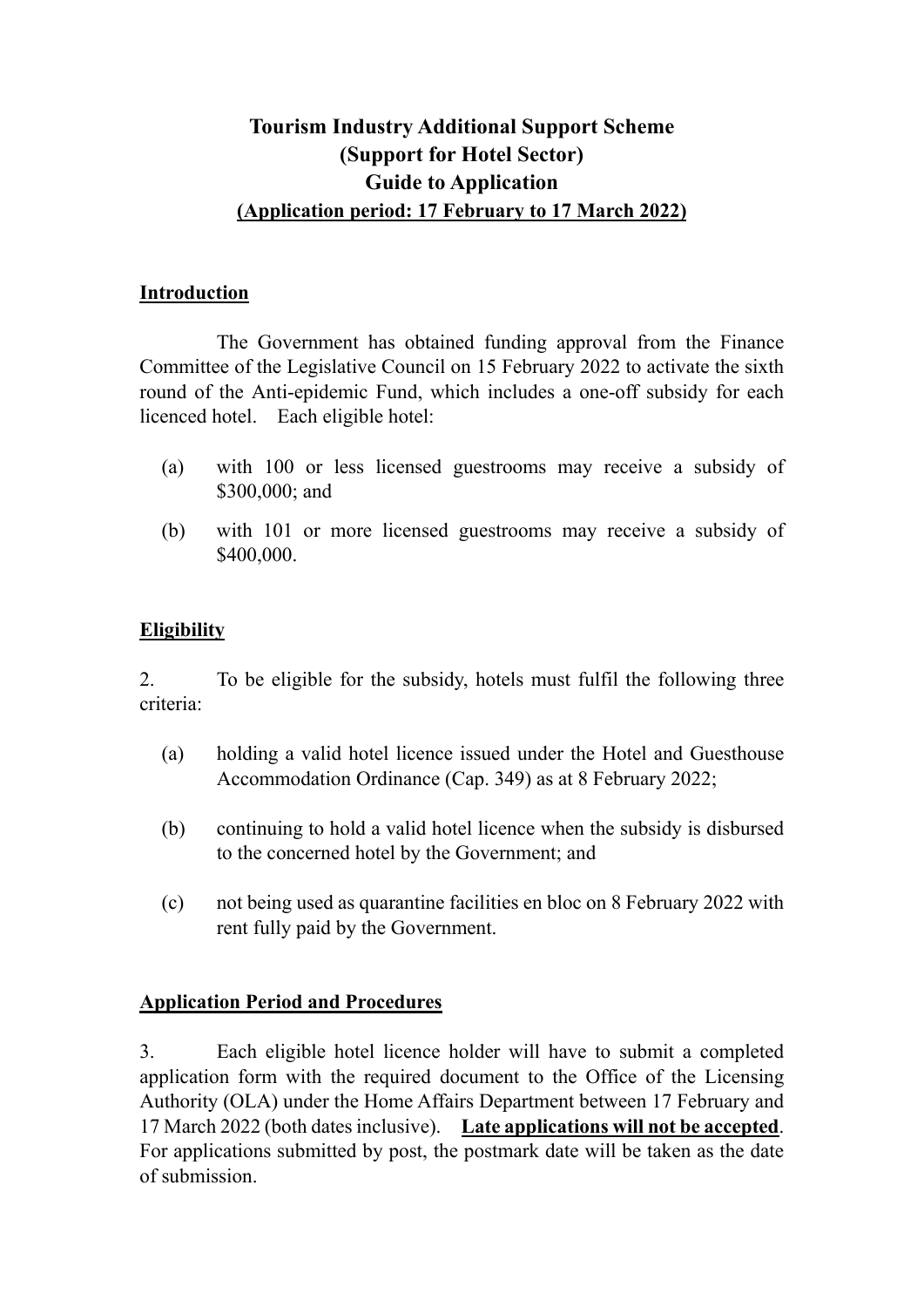4. Eligible hotel licence holders may download the application form from the OLA's website (www.hadla.gov.hk) or obtain it from its office. The completed application form, together with the documentary proof of the designated bank account of the applicant (e.g. a copy of first page of the bank book or bank statement, which should clearly show the name of bank, name of bank account holder and account number), should be submitted to the OLA **by email, fax, post or in person**. If the application is submitted **by email or fax**, please **forthwith submit the original copy of the application form to the OLA** or the application cannot be processed. Disbursement of the subsidy to eligible applicant will be arranged upon receipt of the original copy of its application form and verification of the eligibility of the applicant for receiving the subsidy. .

5. The name of the applicant's designated bank account must tally with that in the hotel licence, otherwise the OLA may require supplementary information from the applicant for verification. If the applicant is unable to provide the required information, it will not be granted the subsidy.

#### **Disbursement of subsidy**

6. Disbursement of the subsidy to eligible applicants will be arranged through direct transfer to their designated bank accounts. Notification on disbursement will be issued to the concerned applicants by mail or email (if available).

#### **Enquiry**

7. For enquiries, please contact the OLA:

| Email:     | hssupportscheme@had.gov.hk                              |  |
|------------|---------------------------------------------------------|--|
| Telephone: | 3620 3062                                               |  |
| Fax:       | 2894 8343                                               |  |
| Address:   | 10th Floor, 14 Taikoo Wan Road, Taikoo Shing, Hong Kong |  |

\*\*\*\*\*\*\*\*\*\*\*\*\*\*\*\*\*\*\*\*\*\*\*\*\*\*\*\*\*\*\*\*\*\*\*\*\*\*\*\*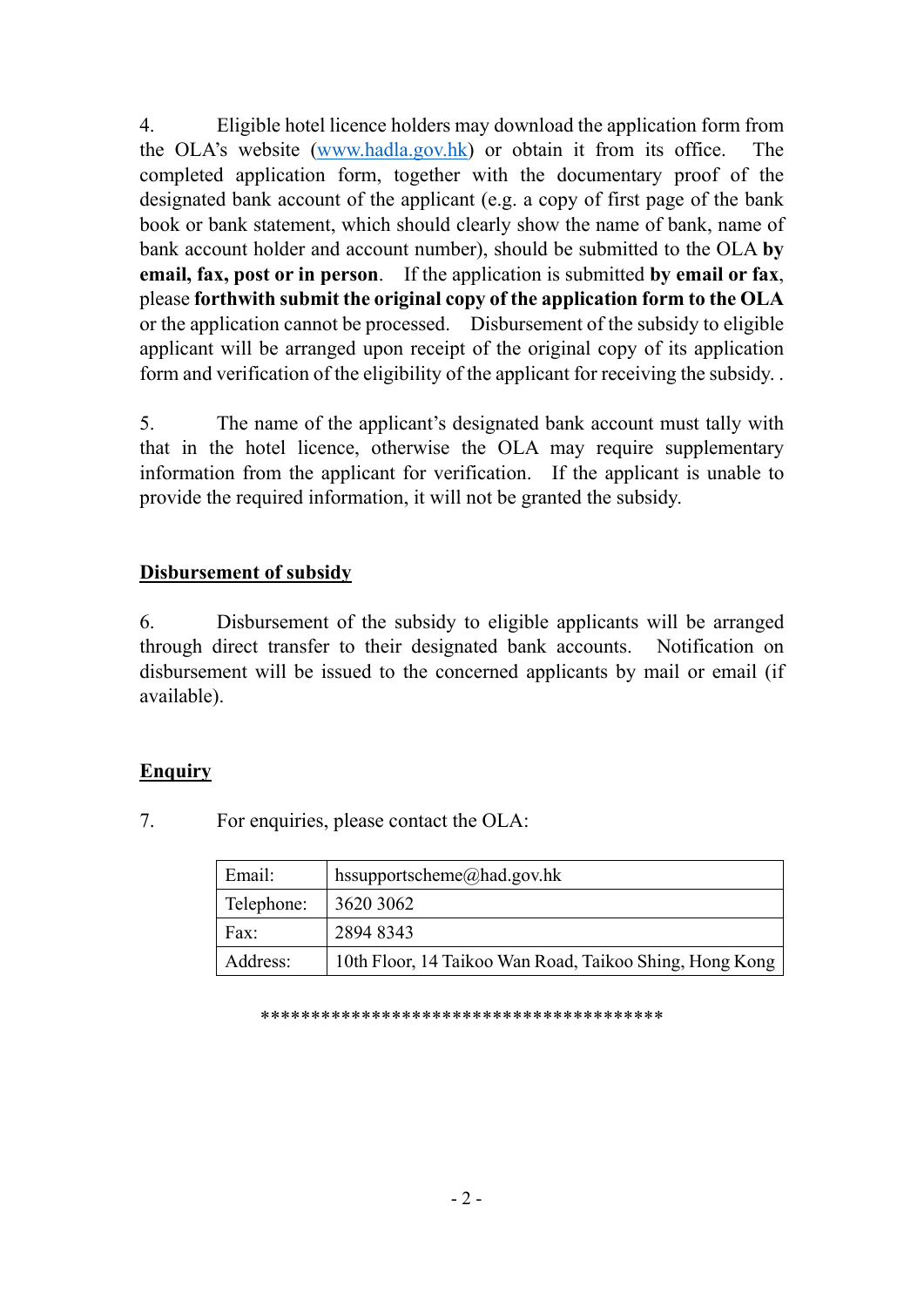## 旅遊業額外支援計劃(支援酒店業) **Tourism Industry Additional Support Scheme (Support for Hotel Sector) -** 申請表格 **Application Form -**

### **1.** 酒店牌照號碼 **Hotel Licence Number**

# **2.** 酒店牌照持有人銀行戶口資料 **Hotel Licensee's Bank Account Details**

|     | 銀行名稱 Name of Bank:                                                                                                                                                                                                                                                                                                                                                                                                                                           |  |  |  |  |  |
|-----|--------------------------------------------------------------------------------------------------------------------------------------------------------------------------------------------------------------------------------------------------------------------------------------------------------------------------------------------------------------------------------------------------------------------------------------------------------------|--|--|--|--|--|
|     | 賬戶名稱 Name of Bank Account:<br>(銀行賬戶名稱需與酒店牌照相同 The name of the bank account should tally with that in the hotel licence)<br>賬戶號碼 Bank Account Number: (按銀行月結單或存摺所示 As per bank statement or passbook)                                                                                                                                                                                                                                                         |  |  |  |  |  |
|     |                                                                                                                                                                                                                                                                                                                                                                                                                                                              |  |  |  |  |  |
|     |                                                                                                                                                                                                                                                                                                                                                                                                                                                              |  |  |  |  |  |
|     |                                                                                                                                                                                                                                                                                                                                                                                                                                                              |  |  |  |  |  |
|     | 銀行編號 Bank code<br>分行編號及帳戶號碼 Branch code and Account number                                                                                                                                                                                                                                                                                                                                                                                                   |  |  |  |  |  |
|     | 請夾附銀行存摺第一頁或月結單副本 Please attach a copy of the first page of the bank book or bank statement                                                                                                                                                                                                                                                                                                                                                                   |  |  |  |  |  |
|     | 3.酒店內獲發牌客房數目 No. of licensed guestrooms in the hotel:<br>100 間或以下 one hundred or less $\Box$<br>101 間或以上 101 or more <u>L</u>                                                                                                                                                                                                                                                                                                                                |  |  |  |  |  |
|     | 4. 聲明 Declaration                                                                                                                                                                                                                                                                                                                                                                                                                                            |  |  |  |  |  |
|     | (a) 本人(即本表格簽署人)聲明本人為本表格第 1 部分所示的酒店(下稱「該酒店」)的獲授權人士。<br>I, the signatory of this Form, declare that I am the authorised person of the hotel as specified in Part 1 of this Form ("the hotel").                                                                                                                                                                                                                                                                 |  |  |  |  |  |
|     | (b) 本人現代表該酒店聲明,本人已仔細閱讀「旅遊業額外支援計劃(支援酒店業)(下稱「該計劃」) - 申請指引」以及本申請表格的<br>所有部分,並完全明白其中內容及同意遵守當中的所有條款及細則。<br>On behalf of the hotel, I now declare that I have carefully read all sections of the "Tourism Industry Additional Support Scheme (Support for<br>Hotel Sector) ("the Scheme") - Guide to Application" and this application form and fully understand the contents thereof and agree to comply<br>with the terms and conditions of the above documents. |  |  |  |  |  |
|     | (c) 本人現代表該酒店聲明,酒店在 2022 年 2 月 8 日當日並非獲政府全資租用整幢酒店作檢疫用途的酒店。<br>On behalf of the hotel, I now declare that the hotel was not used en bloc as a quarantine facility on 8 February 2022 with rent fully paid by<br>the Government.                                                                                                                                                                                                                                |  |  |  |  |  |
| (d) | 本人已閱讀以下「收集個人資料的聲明」及完全明白其內容。                                                                                                                                                                                                                                                                                                                                                                                                                                  |  |  |  |  |  |
|     | I have read the following "Personal Information Collection Statement" and fully understand its content.<br>收集個人資料的聲明 Personal Information Collection Statement<br>收集資料的目的:香港特別行政區政府(下稱「政府」)及其代理人會就該計劃使用本表格內及附交的資料(下稱「資料」),作<br>下列一項或多項用途或作其他直接有關的用途:                                                                                                                                                                                                         |  |  |  |  |  |
|     | Purpose of Collection: The data provided in and attached to this Form ("the Data") in respect of the Scheme, will be used by the<br>Government of the Hong Kong Special Administrative Region ("the Government") and its agents for one or more of the following purposes<br>and any directly related purpose:                                                                                                                                               |  |  |  |  |  |
|     | 在該計劃下辦理申請及領取款項事宜(如適用),並在有需要時就與該計劃有關的事宜聯絡你;<br>i.<br>to process application and payment (if applicable) under the Scheme and if required, to communicate with you for matters relating                                                                                                                                                                                                                                                                        |  |  |  |  |  |
|     | to the Scheme;<br>執行該計劃,包括但不限於發放相關款項;及<br>ii.<br>to administer the Scheme, including but not limited to effecting payment; and                                                                                                                                                                                                                                                                                                                               |  |  |  |  |  |
|     | 作法律規定、授權或准許的用途。<br>iii.<br>any other purposes as may be required, authorised or permitted by law.                                                                                                                                                                                                                                                                                                                                                            |  |  |  |  |  |
|     | 提供的資料純屬自願,但你如果沒有提供足夠和正確的資料,有關申請可能無法處理。<br>It is voluntary for you to supply the Data but if you fail to supply any of the data required by this Form, the application may not be processed.                                                                                                                                                                                                                                                                  |  |  |  |  |  |
|     | <u>資料轉交的類別</u> :你所提供的資料,或會向相關的政府政策局和部門及其代理人、銀行及資料的其他承轉人或其他參與該計劃<br>的行政及運作的各方披露。                                                                                                                                                                                                                                                                                                                                                                              |  |  |  |  |  |
|     | Classes of Transferees: The Data you provide may be disclosed to relevant bureaux and departments of the Government, their agents,<br>banks and other transferees and any other parties involved in the administration and operation of the Scheme.                                                                                                                                                                                                          |  |  |  |  |  |
|     | 查閱個人資料:除了《個人資料(私隱)條例》(第486 章)規定的豁免範圍之外,你有權要求查閱及改正未被刪除的個人資料。<br>Access to Personal Data: Except where there is an exemption provided under the Personal Data (Privacy) Ordinance (Cap. 486), you have<br>the right to request access to and correction of your personal data provided in this Form when the data have not been erased.                                                                                                                        |  |  |  |  |  |
|     |                                                                                                                                                                                                                                                                                                                                                                                                                                                              |  |  |  |  |  |